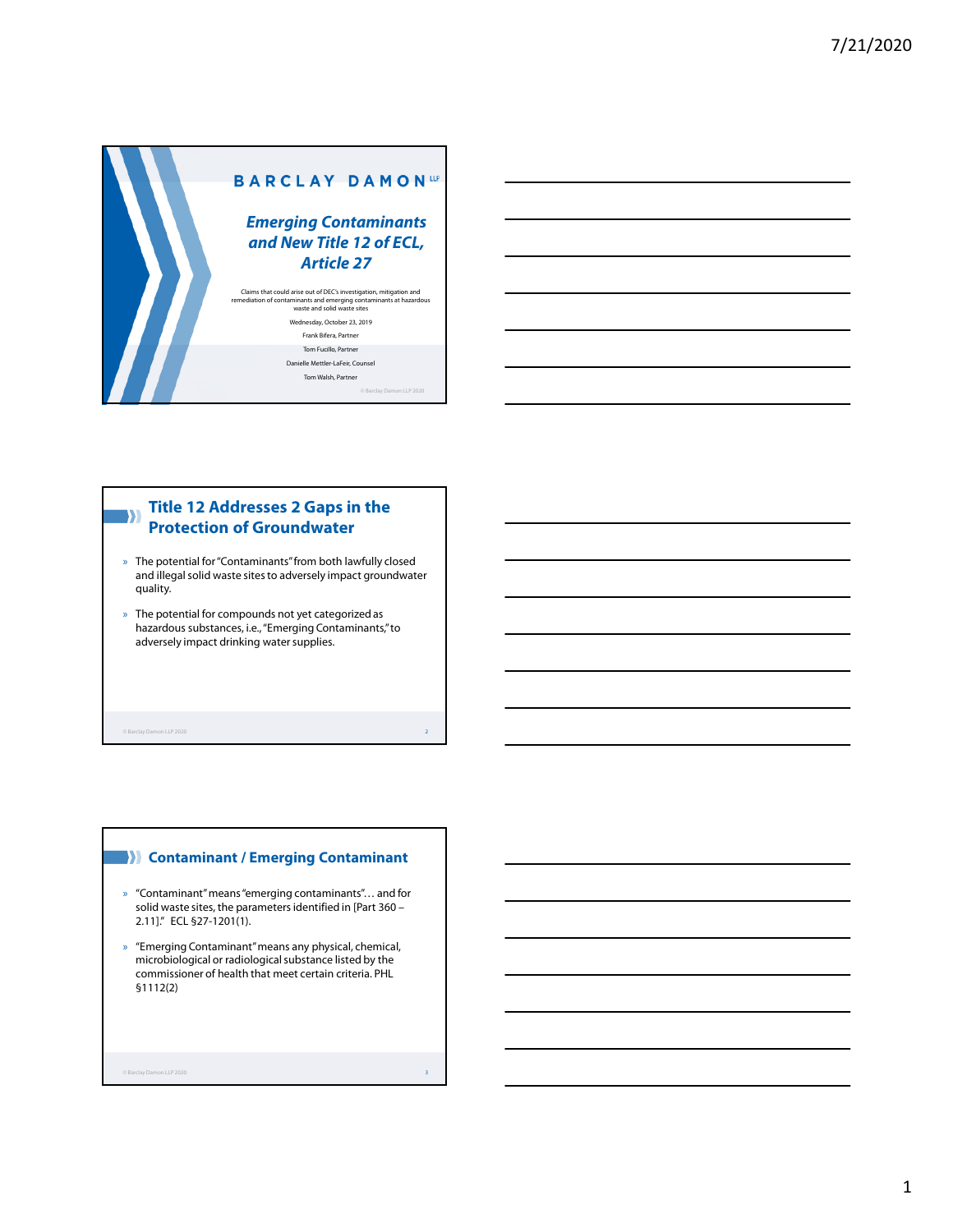# **Emerging Contaminant Criteria**

- » Not subject to any other substance–specific drinking water regulation,
- » Known or anticipated to occur in public water systems, and
- » Because of their quantity, concentration, or physical, chemical or infectious characteristics, may cause:
	- physical injury or illness, OR
	- pose a potential hazard to human health
	- when present in drinking water. PHL §1112(3)(a)

© Barclay Damon LLP 2020 4

# **What Are PFAS?**

- » Per-and polyfluroalky substances ("PFAS")
- » Group of man made chemicals that include:
	- › Perfluorooctane-sulfonic acid ("PFOS")
	- › Perfluorooctanoic acid ("PFOA")
	- › Gen X
	- › PFOS and PFOA no longer manufactured in U.S.

© Barclay Damon LLP 2020 5

#### **Why Are PFAS a Significant**   $\rightarrow$ **Concern?**

- Continued production internationally
- Still imported into the U.S. via consumer goods
- » Ubiquitous
- » Historic discharges impacting drinking water
- » Persistent
- » Bio-Accumulation
- » Potential Health Effects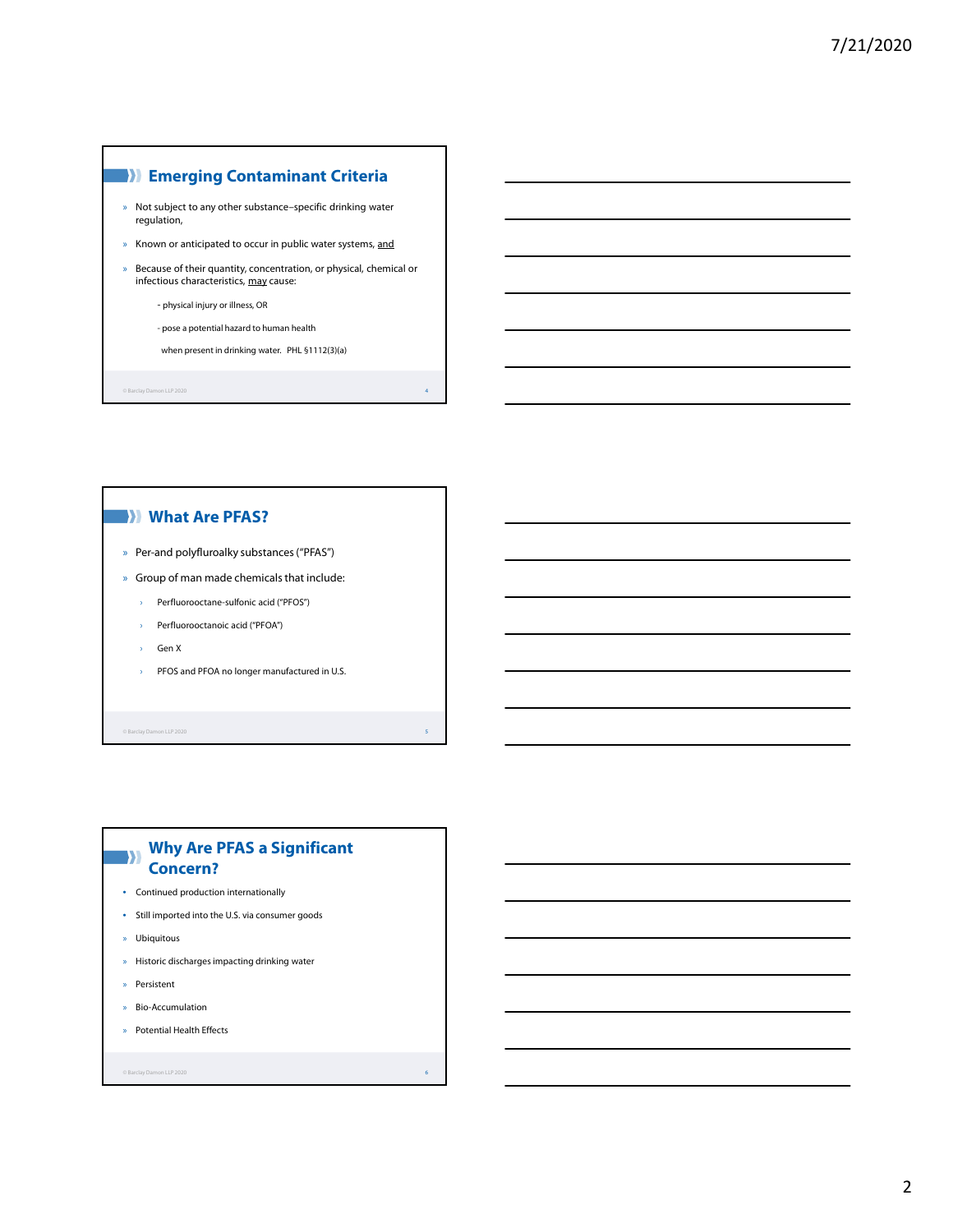#### **Statutory Emerging Contaminants**

PHL §1112(3)(c) required the commissioner to list:

- » 1,4-Dioxane
- » PFOS
- » PFOA
- » Focus on developing a MCL

© Barclay Damon LLP 2020 7

#### **MCLs for Emerging Contaminants**

- » Existing *"Standard*"*–* 70ppt (EPA Guidance)
- » The proposed Maximum Contamination Limits ("MCL") are:
	- › 1,4 Dioxane 1ppb
	- › PFOS 10ppt
	- › PFOA 10ppt
- Recommended by NYS Drinking Water Council 12/18/18
- Commissioner accepted recommendation on 7/8/19
- » Notice of Proposed Rulemaking published 7/24/19 in NYS Register

© Barclay Damon LLP 2020 8

#### **MCLs for Emerging Contaminants**   $\rightarrow$

**(continued)**

- » 60 Day comment period (it closed on 9/22/19)
	- › Approx. 4,700 comments received and currently under review
- » Regulation goes into effect upon publication of Notice of Adoption
- » Currently no DEC Soil Clean-Up Objective (SCO) for PFAS
- » 1,4 Dioxane SCO Range 0.1ppm to 250ppm

```
© Barclay Damon LLP 2020 9
```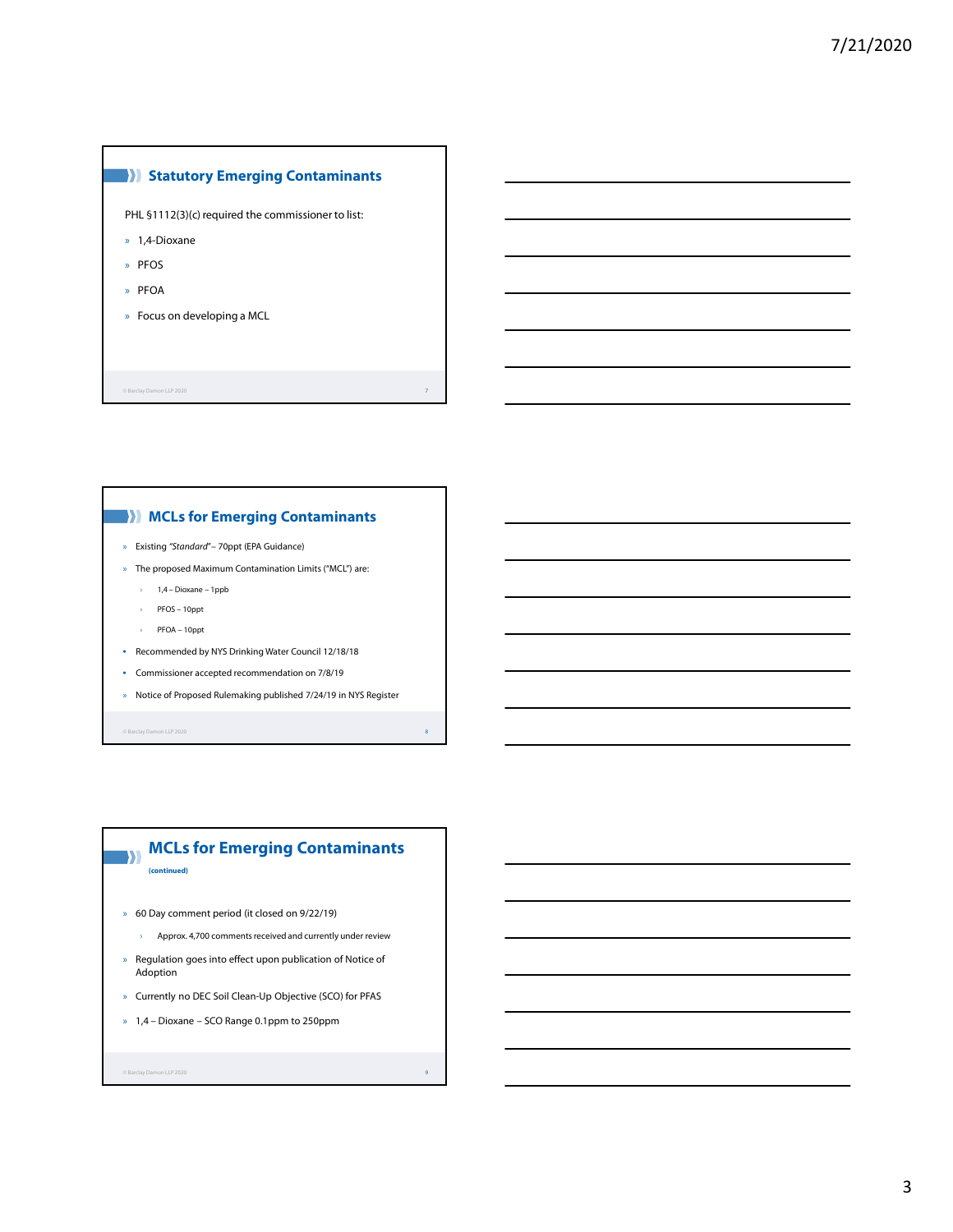# **Current DEC Statewide Evaluation of Remedial Program Sites**

- » Based on informal DEC policy
	- › Updated Guidance March 2019 (copy available)
- Sampling of all media for ECs
- Biota sampling may be necessary
- DEC has developed PFAS Analyte List
- » DEC Project Manager has discretion
- » Remedial Investigation Report may not be final
- » Modified EPA Method 537 preferred method

 $\odot$  Barclay Damon LLP 2020 10  $\Box$  10  $\Box$  10  $\Box$  10  $\Box$  10  $\Box$  10  $\Box$  10  $\Box$  10  $\Box$  10  $\Box$  10  $\Box$  10  $\Box$  10  $\Box$  10  $\Box$  10  $\Box$  10  $\Box$  10  $\Box$  10  $\Box$  10  $\Box$  10  $\Box$  10  $\Box$  10  $\Box$  10  $\Box$  10  $\Box$  10  $\Box$ 



© Barclay Damon LLP 2020 11

#### **NYSDEC Requires Sampling at State**   $\mathbf{y}$ **Remedial Program Sites**

- » Cost
- » Same for every Emerging Contaminant after Listing?
- » What do you do with data?
- » Referred to as "Forever Chemicals" (FoodandWater.org) (ABC News 9/26/2019)

 $\circ$  Barclay Damon LLP 2020 12  $\bullet$  12  $\bullet$  12  $\bullet$  12  $\bullet$  12  $\bullet$  12  $\bullet$  12  $\bullet$  12  $\bullet$  12  $\bullet$  12  $\bullet$  12  $\bullet$  12  $\bullet$  12  $\bullet$  12  $\bullet$  12  $\bullet$  12  $\bullet$  12  $\bullet$  12  $\bullet$  12  $\bullet$  12  $\bullet$  12  $\bullet$  12  $\bullet$  12  $\bullet$  12  $\bullet$  1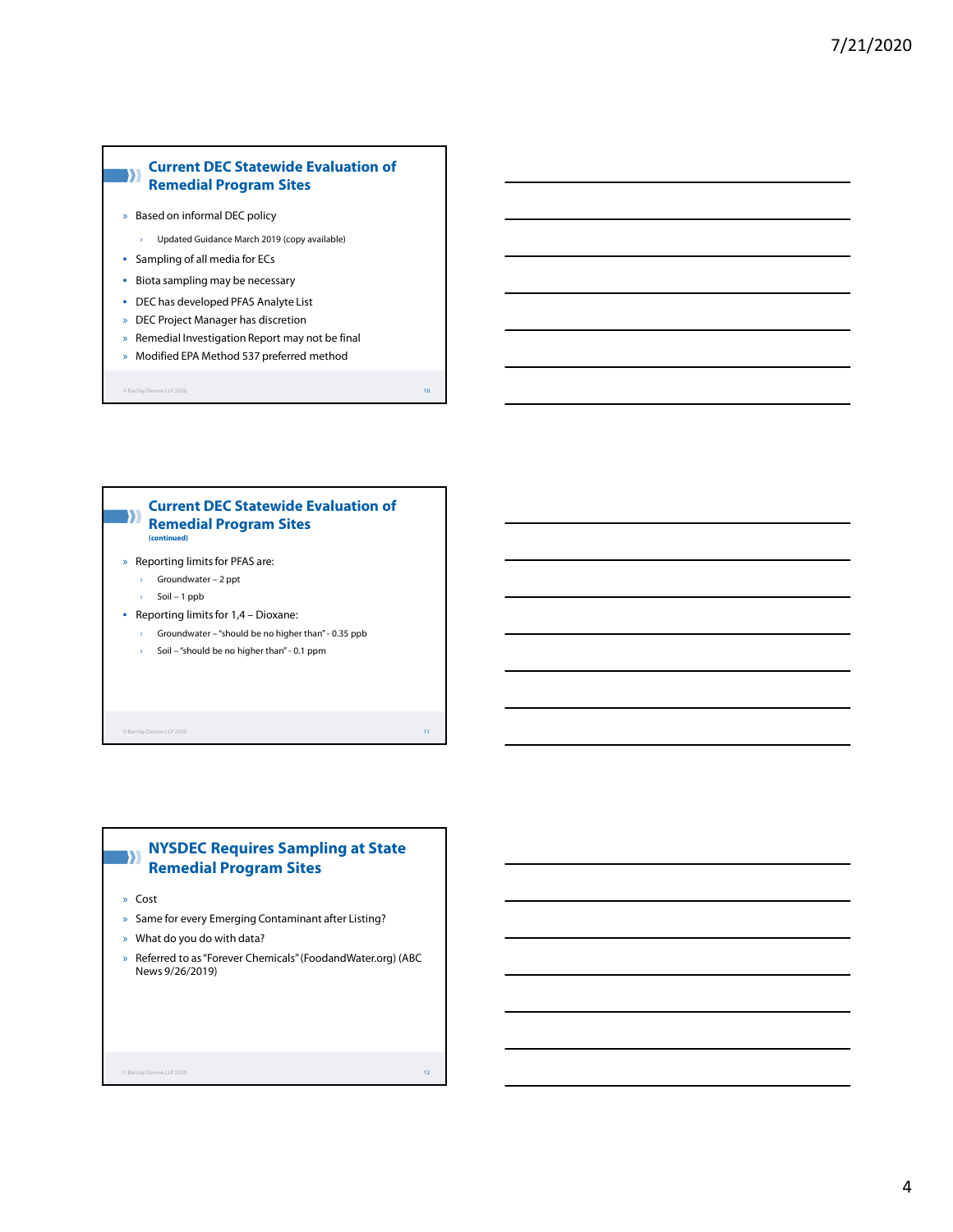#### **Distinction Between "Hazardous**  W **Wastes" vs. "Hazardous Substances"**

» "Hazardous Wastes" include solid wastes that meet specified criteria:

- ‒ "Listed Hazardous Wastes";
- › "Characteristic Hazardous Wastes";
- › Substances listed in Part 597.3 which later become a waste material.
- When do the "Hazardous Substances" listed at Part 597.3 become a waste material?
	- ‒ When they are discarded, abandoned, or become inherently wastelike, such as substances released to the environment.

 $\circ$  Barclay Damon LLP 2020 13  $\bullet$  13  $\bullet$  13  $\bullet$  13  $\bullet$  13  $\bullet$  13  $\bullet$  13  $\bullet$  13  $\bullet$  13  $\bullet$  13  $\bullet$  13  $\bullet$  13  $\bullet$  13  $\bullet$  13  $\bullet$  13  $\bullet$  13  $\bullet$  13  $\bullet$  13  $\bullet$  13  $\bullet$  13  $\bullet$  13  $\bullet$  13  $\bullet$  13  $\bullet$  13  $\bullet$  1

# **Regulatory Status of Emerging Contaminants**

- » In January 2016, New York became the first state to regulate PFOA as a hazardous substance.
- » PFOS was added to the hazardous substance list by emergency rule in April 2016. The final Rule listing PFOA and PFOS as hazardous substances became effective in March 2017.

© Barclay Damon LLP 2020 14

#### **NYSDEC Authority to Require Sampling at**   $\mathbf{y}$ **State Remedial Program Sites**

- » Sampling at New York Remedial Sites
	- DEC February 2019 Memo "Sampling for 1,4-Dioxane and [PFAS] Under DEC's **Part 375 Remedial Programs**" significantly expanded investigative requirements for emerging contaminants at all new remedial program sites.
- » What remedial programs are impacted?
	- › Emerging contaminants that are identified as contaminants of concern as a result of sampling at new or existing sites must be assessed as part of remedy selection.
- Potential For Regulation of Emerging Contaminants at Closed Remedial Sites

```
© Barclay Damon LLP 2020 15
```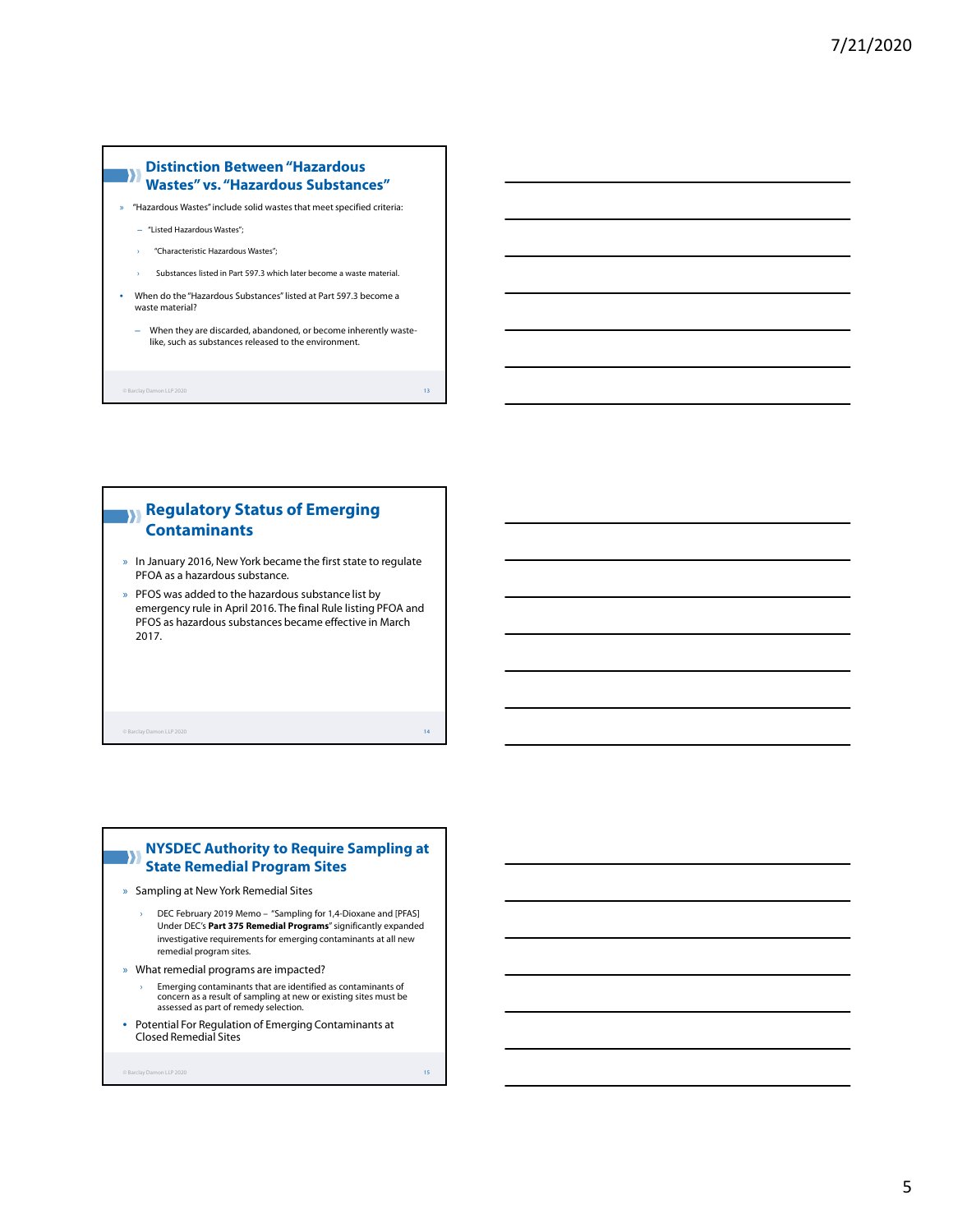#### **NYSDEC Authority to Require Sampling at**  W **State Remedial Program Sites (continued)**

- » Grounds for Modifying or Revoking a Certificate of Completion (COC) under all Part 375 Remedial Programs.
- » "Good cause" is not defined.
- » But, if the Department finds evidence of contamination at a closed site in concentrations that are likely to constitute a threat to human health or the environment.
- » Or, if sample results demonstrate concentrations above cleanup standards (once developed), it is likely that investigation and/or remediation will be required based upon the "reopener" language in the original order or agreement.

 $\circ$  Barclay Damon LLP 2020 16  $\bullet$  16  $\bullet$  16  $\bullet$  16  $\bullet$  16  $\bullet$  16  $\bullet$  16  $\bullet$  16  $\bullet$  16  $\bullet$  16  $\bullet$  16  $\bullet$  16  $\bullet$  16  $\bullet$  16  $\bullet$  16  $\bullet$  16  $\bullet$  16  $\bullet$  16  $\bullet$  16  $\bullet$  16  $\bullet$  16  $\bullet$  16  $\bullet$  16  $\bullet$  16  $\bullet$  1

#### **NYSDEC Authority to Require Sampling at State Superfund Sites**

#### **State Superfund Orders**

- » Paragraph XVI.A. of NYSDEC's"Standard Clauses For All New York State Superfund Administrative Orders":
- » Respondents are required to "comply with and be bound by the provisions of 6 NYCRR Subparts 375-1 and 375-2.

© Barclay Damon LLP 2020 17

#### **NYSDEC Authority to Require Sampling**  D **at State Brownfield Sites**

#### **Brownfield Cleanup Agreements**

- Paragraph XIV.B. of the "Standard Clauses For All New York State Brownfield Cleanup Agreements":
- » Applicants must "comply with and be bound by the provisions of 6 NYCRR Subparts 375-1" (including § 375-1.9 (e), the provision authorizing reopening a COC for "good cause").
- » ECL 27-1419 also grants the Commissioner authority to modify or revoke a COC at a BCP site for "good cause".
- » ECL 27-1421 "reservation of rights".

 $\circ$  Barclay Damon LLP 2020 18  $\bullet$  18  $\bullet$  18  $\bullet$  18  $\bullet$  18  $\bullet$  18  $\bullet$  18  $\bullet$  18  $\bullet$  18  $\bullet$  18  $\bullet$  18  $\bullet$  18  $\bullet$  18  $\bullet$  18  $\bullet$  18  $\bullet$  18  $\bullet$  18  $\bullet$  18  $\bullet$  18  $\bullet$  18  $\bullet$  18  $\bullet$  18  $\bullet$  18  $\bullet$  18  $\bullet$  1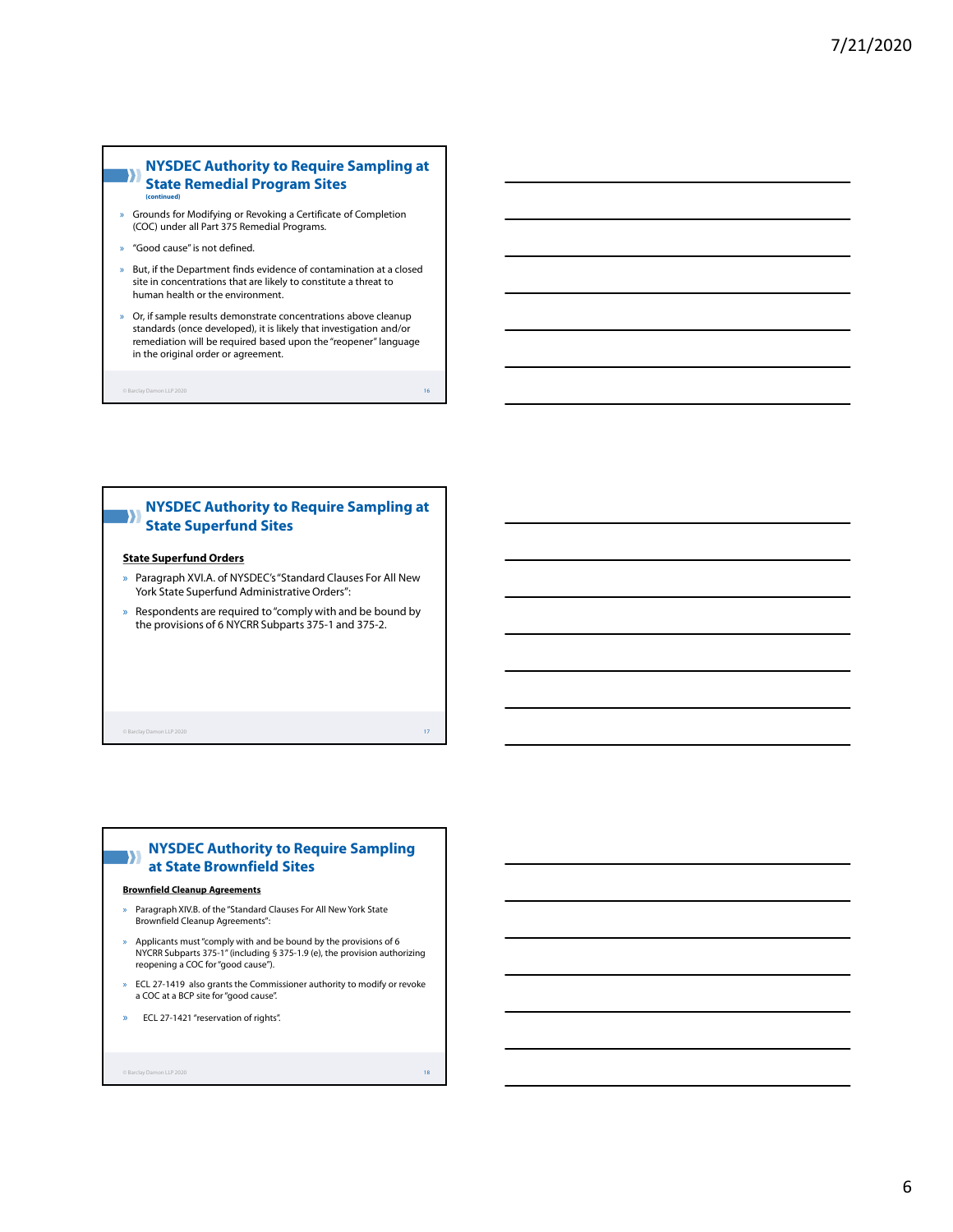#### **NYSDEC Authority to Require Sampling**   $\rightarrow$ **at State Brownfield Sites (continued)**

- » The provision provides a liability limitation to applicants, but reserves DEC's right to require further investigation and/or remediation that the department deems necessary due to concerns relating to:
	- environmental contamination demonstrating the site is no longer protective of public health or the environment; or
	- › a change in an environmental standard, factor, or criterion which renders the site no longer protective of public health or the environment.

© Barclay Damon LLP 2020 19

# **NYSDEC Authority to Require Sampling at State Voluntary Cleanup Sites**

#### **Voluntary Cleanup Agreement Reopeners**

» Applicants that completed an approved remedial program received a limited release and covenant not to sue, subject to certain reopeners.

© Barclay Damon LLP 2020 20

» Drinking Water Contamination Sites

**Two New Kinds of Sites** 

» Solid Waste Sites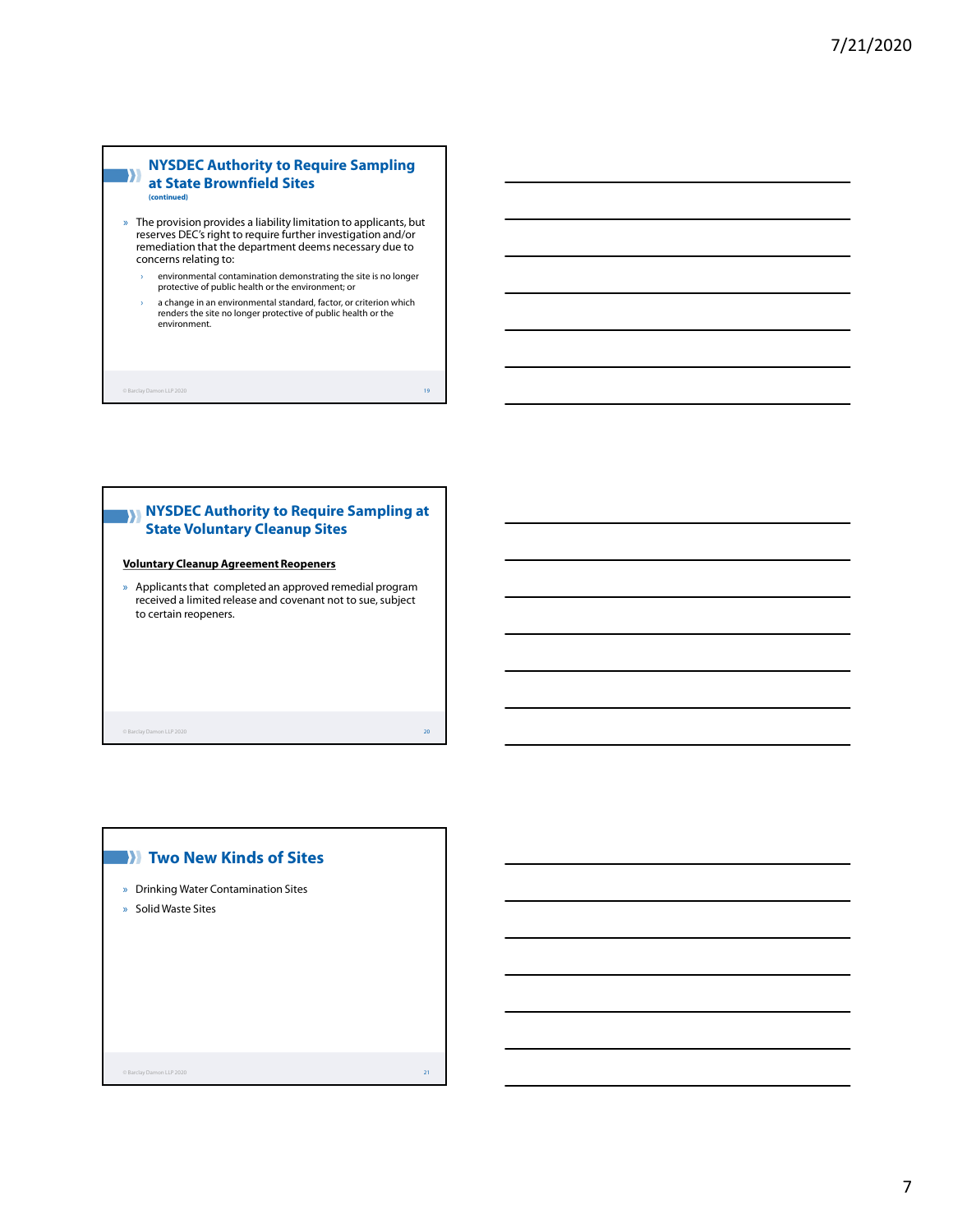#### **Drinking Water Contamination Sites**

- » "Contaminant" means "emerging contaminants"… and for solid waste sites, the parameters identified in [Part 360 – 2.11]." ECL §27-1201(1).
- » "Contamination" means the presence of a contaminant…in … groundwater … sufficient to cause or substantially contribute to an exceedance of SCGs, including … <u>notification levels</u>, maximum<br>residual disinfectant levels or action levels established by DOH.

 $\circ$  Barclay Damon LLP 2020 22  $\bullet$  22  $\bullet$  22  $\bullet$  22  $\bullet$  22  $\bullet$  22  $\bullet$  22  $\bullet$  22  $\bullet$  22  $\bullet$  22  $\bullet$  22  $\bullet$  22  $\bullet$  22  $\bullet$  22  $\bullet$  22  $\bullet$  22  $\bullet$  22  $\bullet$  22  $\bullet$  22  $\bullet$  22  $\bullet$  22  $\bullet$  22  $\bullet$  22  $\bullet$  22  $\bullet$  2

#### **Notification Level**

- » "Notification Level" means the concentration in drinking water that the commissioner has determined … warrants public notification and may require actions …" PHL §1112(2)(a).
- » Although, per PHL §1112(2)(a), remedial action may not be required, there is a bias toward regulatory action once the notification level has been exceeded because the definition of "contamination" has been met.
- » Therefore, the "notification level" functions as a safe harbor concentration when it has not been exceeded, but functions more like a cleanup standard once exceeded.

© Barclay Damon LLP 2020 23

#### **Drinking Water Contamination Sites**

- » "Drinking water contamination site" means any area … "that is causing or substantially contributing to the contamination of one or more public drinking water supplies." ECL §27-1201(3).
- » "Contamination" occurs once the notification level is exceeded in groundwater.
- » Query, isn't the best use of all freshwater groundwater deemed to be as a drinking water supply?

 $\sum_{i=1}^{\infty}$  Barclay Damon LLP 2020 24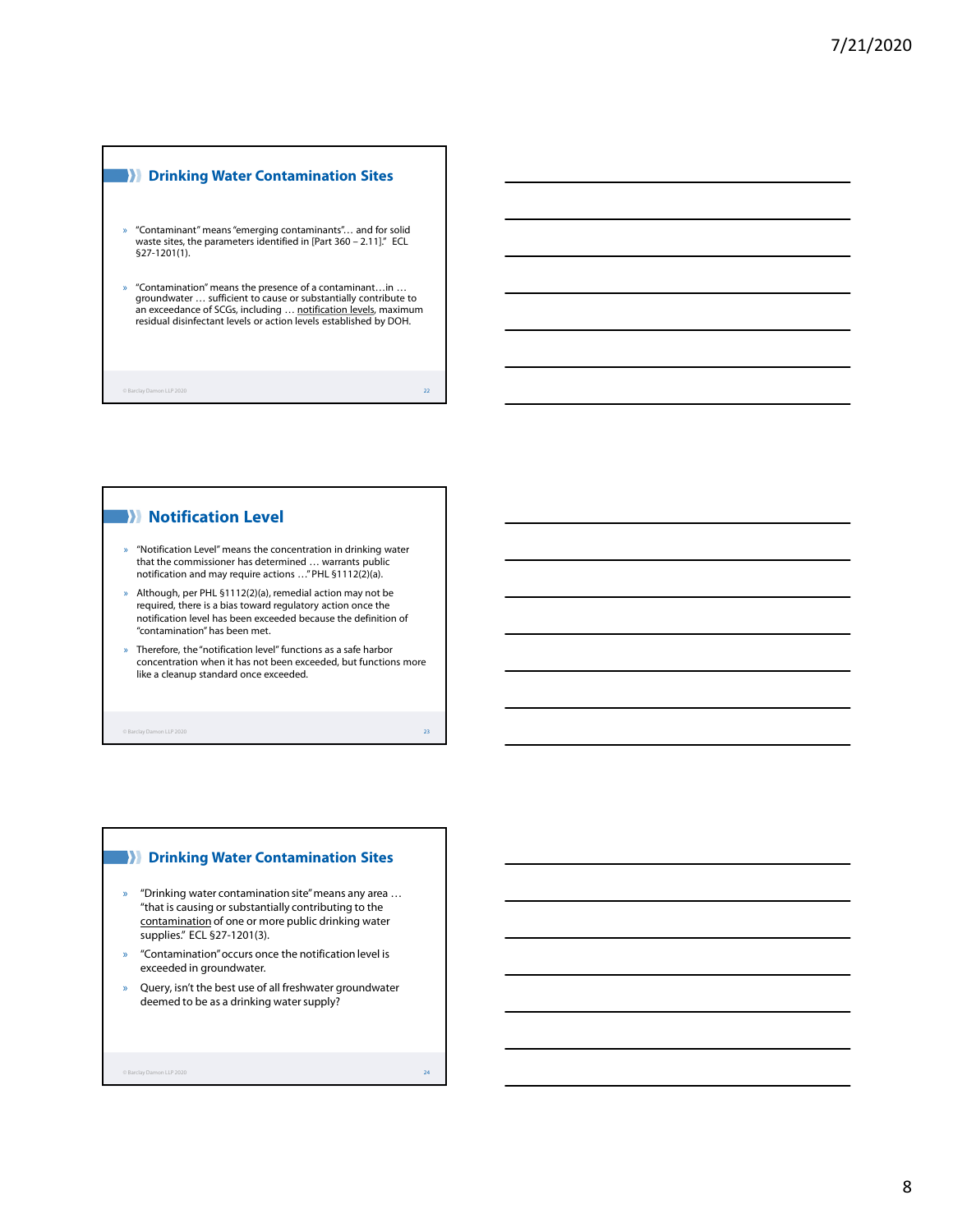# **Mitigating Drinking Water Sites**

- » Whenever the commissioner of health has determined that a concentration of an emerging contaminant constitutes an "actual or potential threat to public health,"
- » DEC may "undertake all reasonable and necessary additional mitigation measures in any area of the State in which contamination is known to be present." ECL §27- 1205(1).

© Barclay Damon LLP 2020 25

#### **Referral to State Superfund Program**

» If DEC determines that a drinking water contamination site poses a significant threat, DEC "shall refer the site to the inactive hazardous waste disposal site remedial program." ECL §27-1205(2).

© Barclay Damon LLP 2020 26

# **Remediate or Title 12 Hearing**

- Once the commissioner of health requires action, DEC has the authority to undertake directly the implementation of mitigation and remediation measures to address emerging contaminants in public water supplies.
- After notice and hearing, the commissioner of health may order an owner, and operator or person responsible for a drinking water contamination site undertake mitigation and remediation. ECL §27-1205(3).

```
© Barclay Damon LLP 2020 27
```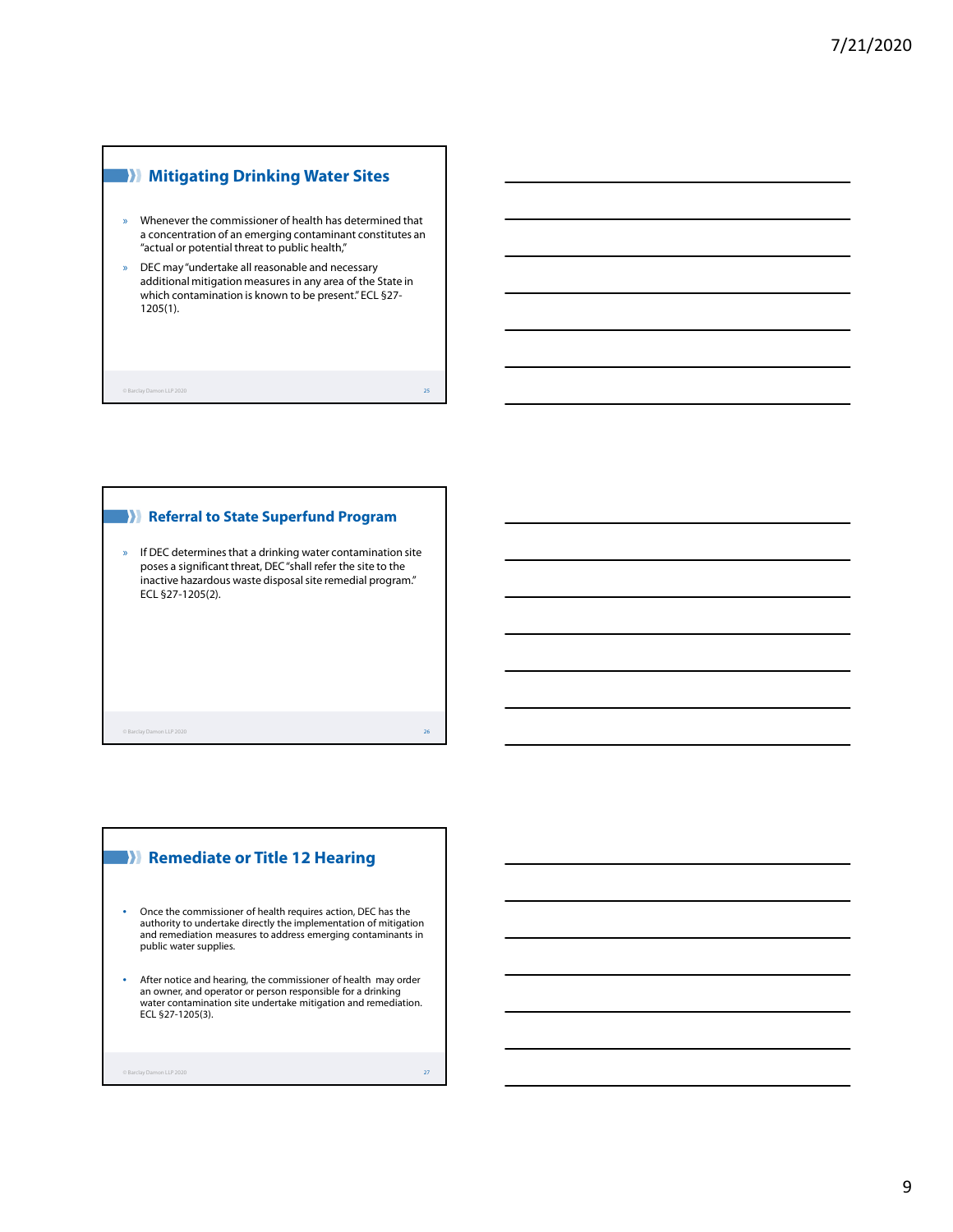# **EXP** Cost Recovery from Owner and/or **Operator for Drinking Water Sites**

- » DEC shall… recover all mitigation costs incurred … "from the owner and/or operator of the drinking water contamination site." ECL §27-1205(8).
- » ECL §27-1205(8) does not reference "responsible party."
- » However, the expense of any "such mitigation" may be "recovered from any responsible person in any action or proceeding brought…." ECL §27-1205(12)(e).

 $\circ$  Barclay Damon LLP 2020  $\hspace{0.3cm}$   $\hspace{0.3cm}$  28

#### **The Problem with Cost Recovery**

- » "Contamination" means the presence of a contaminant in any environmental media… sufficient to cause or substantially contribute to an exceedances of … notification levels…" ECL §27-1201(2).
- » "Notification level" means the concentration level of an emerging contaminant that... warrants public notification and may require actions." PHL §1112(2)(b).
- » Once the commissioner of health requires action, the owner, operator and responsible party of the drinking water contamination site are subject to cost recovery regardless of whether a health threat was actually presented by the contaminant.

© Barclay Damon LLP 2020 29

# **Primary Checks on DEC Remediation**

» DEC shall employ feasible measures that can be successfully carried out with available, implementable and cost-effective technology.

ECL §27-1205(1).

» DEC shall have the authority to undertake… "all necessary and reasonable" mitigation and remediation measures of drinking water contamination.

ECL §27-1205(3)(a).

on LLP 2020 30 and 200 and 200 and 200 and 200 and 200 and 200 and 200 and 200 and 200 and 200 and 200 and 200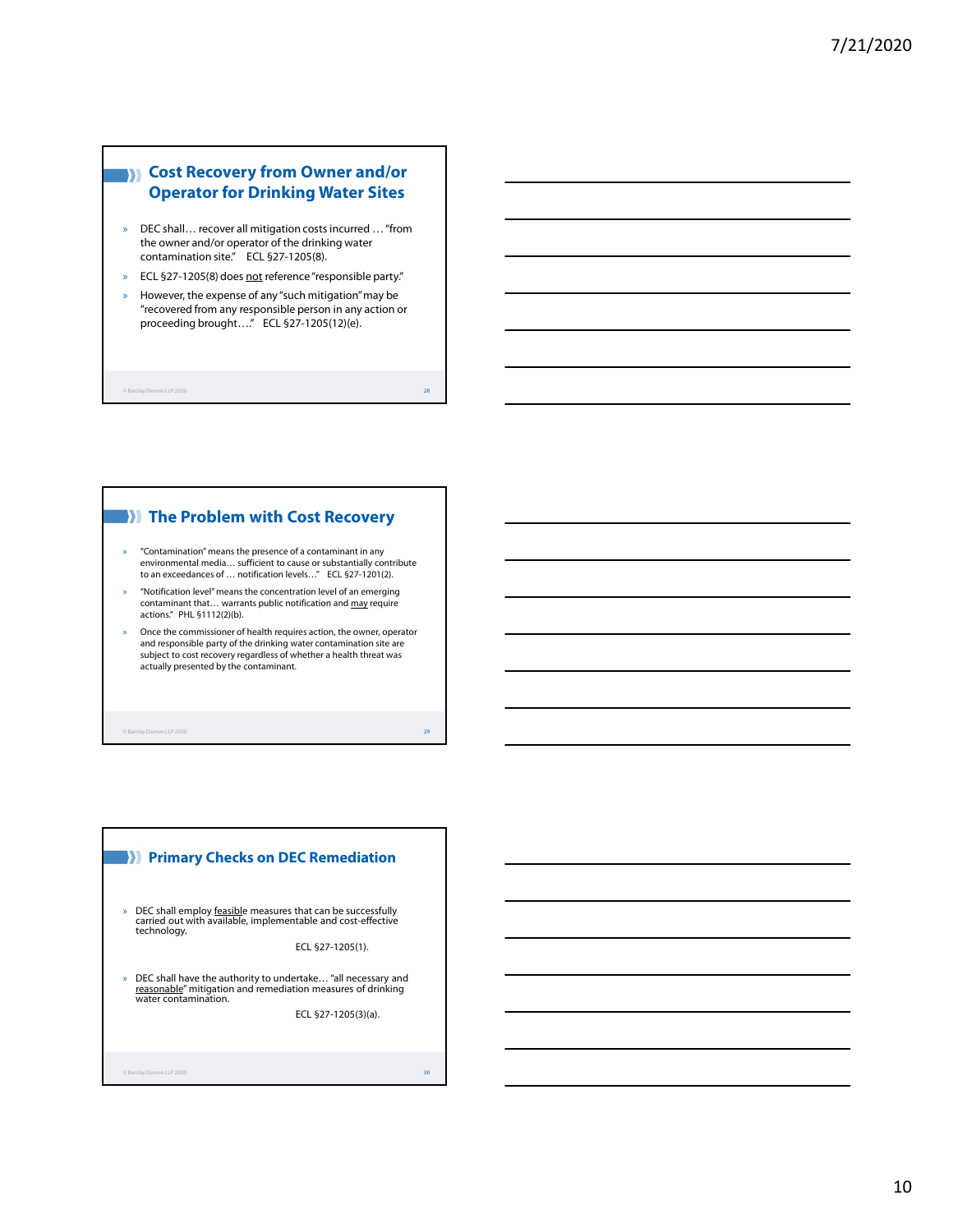#### **Solid Waste Sites**

» "Solid waste site" means a site where:

- o DEC or a court has a reasonable basis to suspect that **illegal** disposal... occurred."
- o DEC… has a reasonable basis to suspect that an inactive solid <u>waste management facility</u>, which does not have a current<br>monitoring program, is impacting or contaminating one or more drinking water supplies. ECL §27-1201(6).

© Barclay Damon LLP 2020 31

# **PRIORITY FOR SOLIC WASTE Sites**

- » The solid waste site priority in this state is to mitigate and remediate any solid waste site causing or substantially contributing to impairments of drinking water quality which may impact of public health. ECL §27-1203(1).
- » "Mitigation" means the investigation, sampling, management, or treatment of a solid waste site. ECL §27- 1201(4).

© Barclay Damon LLP 2020 32

#### **W** State Money Available to DEC

» The Department may implement necessary measures to [investigate,] mitigate and remediate the solid waste site within amounts appropriated for such purposes from the solid waste mitigation account. ECL §27-1203(6).

© Barclay Damon LLP 2020 33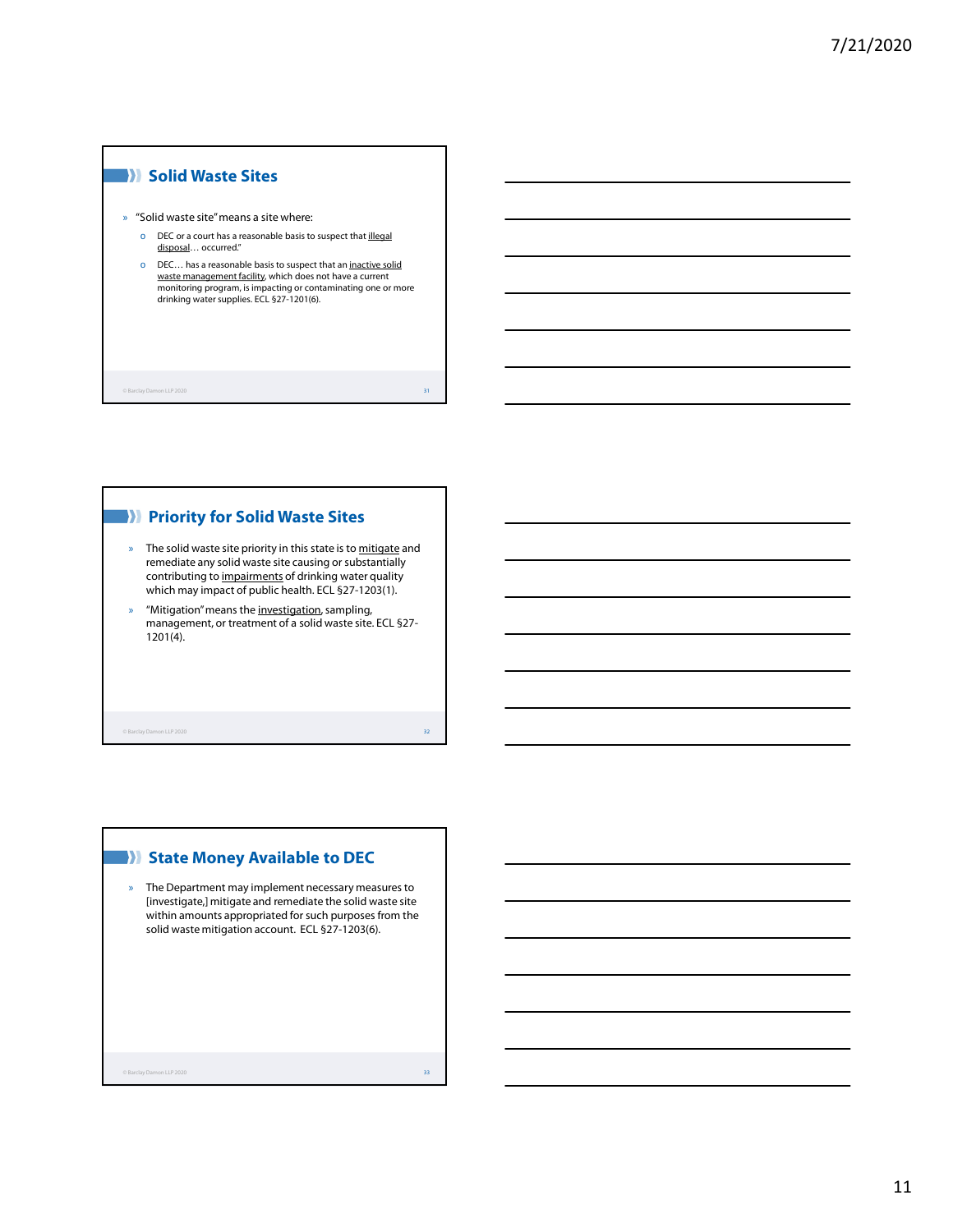#### **Solid Waste Site Account**

- » "Solid waste mitigation account" means the account established pursuant to subdivision one of section 97-b State Finance Law. ECL §27-1201(7).
- » "With respect to monies in the solid waste mitigation account,… no more than \$5 million will be available annually for such account." SFL §97-b(2)(k).

© Barclay Damon LLP 2020 34

#### **Referral to State Superfund Program**

- » If DEC determines that a solid waste site poses a significant threat, DEC "shall refer the site to the inactive hazardous waste disposal site remedial program." ECL §27-1203(5).
- » There is not a cost recovery provision parallel to ECL §27-1205(8) and (12) with respect to any solid waste site that is not referred the State Superfund program.

© Barclay Damon LLP 2020 35

# $\circ$  Barclay Damon LLP 2020  $\hspace{1.5cm}$  36  $\hspace{1.5cm}$  36  $\hspace{1.5cm}$  36  $\hspace{1.5cm}$  36  $\hspace{1.5cm}$  36  $\hspace{1.5cm}$  36  $\hspace{1.5cm}$  36  $\hspace{1.5cm}$  36  $\hspace{1.5cm}$  36  $\hspace{1.5cm}$  36  $\hspace{1.5cm}$  36  $\hspace{1.5cm}$  36  $\hspace{1.5cm}$  3 » Potentially applicable cost recovery provisions for funds expended from the Solid Waste Mitigation Account: **CERCLA** NY State common law \* public nuisance Natural Resource Damage **Cost Recovery Under Other Laws**